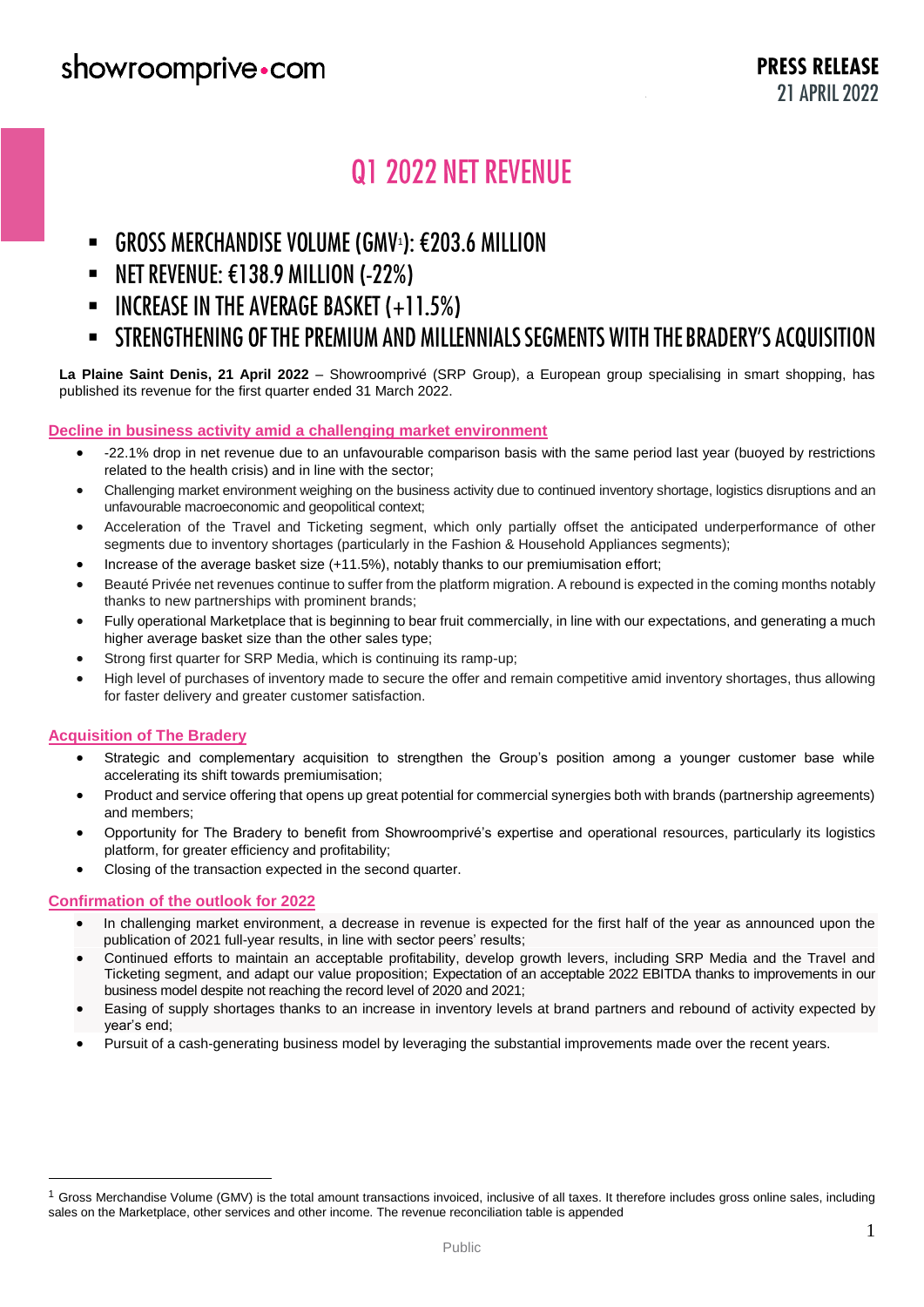#### Commenting the Q1 results, David Dayan, Co-founder, Chairman and CEO of Showroomprivé, said:

*"In line with the trends of the second half of 2021, the anticipated contraction in early 2022 reflects a persistently challenging market environment, particularly due to uncertainties in inventory levels, as well as disruptions of supply chains in certain sectors. The Travel business nonetheless has demonstrated excellent performance, returning to 2019 (pre-crisis) levels with a significantly higher average basket size. This achievement testifies to the attractiveness of our platform and the quality of our offering. In addition, SRP Services and particularly SRP Media exhibited a strong dynamic growth, above our expectations. Q2 2022 is off to a better start despite an expected drop in revenue. We note that the inventory shortage has started to ease and the situation should further improve over H2 2022. We are focusing on our diversification and premiumisation effort, as the acquisition of The Bradery testifies, with the prospect of*  an upswing of the activity by year's end. We expect 2022 EBITDA to be satisfactory given the improvements in our business model *despite not reaching the record level of 2020 and 2021."* 

# Q1 2022 REVENUE

#### **Analysis of revenue**

| $(\epsilon$ in millions)      | Q1 2021 | Q1 2022 | 2021/2022 change |
|-------------------------------|---------|---------|------------------|
| Internet revenue              |         |         |                  |
| France                        | 147.0   | 113.4   | $-22.9%$         |
| International                 | 29.5    | 23.6    | $-20.0\%$        |
| <b>Total Internet revenue</b> | 176.5   | 136.9   | $-22.4%$         |
| Other revenue                 | 1.8     | 1.9     | $+2.5%$          |
| Net revenue                   | 178.4   | 138.9   | $-22.1%$         |
|                               |         |         |                  |

The Group's **net revenue for Q1 2022** stood at €138.9 million, down -22.1% from the same period last year. This development reflects the challenging environment in which the Group has been operating since H2 2021: a supply shortage directly impacting the performance of several market segments, combined with a high comparison basis from Q1 2021, which was buoyed by restrictions related to the health crisis. Net revenue for the current period was up +17.5% compared to Q1 2020, a period before the pandemic, which saw revenue of €118.2 million. Revenue for Beauté Privée dropped sharply compared to Q1 2021, owing to the migration of the platform as well as the current market repositioning, which has yet to be completed. Sales are nonetheless expected to rebound in the coming months thanks to new partnerships with prominent brands.

**Internet sales in France** stands to €113.4 million, down -22.9% compared to the same period in 2021, but is +17.1% higher than the €96.8 million recorded in Q1 2020. The Travel segment, and to a lesser extent the ticketing business, has exceeded expectations with an excellent performance, without however fully offsetting the steep decline in the Fashion and Beauty segments. The Home segment proved more resilient. Following a strong start to the year, our own brand IRL saw mixed results over the quarter. On the other hand, SRP Media displayed impressive momentum, in line with previous quarters, and the Marketplace, now fully operational, is beginning to bear fruit commercially.

**Internationally**, revenue followed a similar trajectory to France, standing at €23.6 million, a 20.0% decline. Saldi Privati mirrored the performance of Showroomprivé over the period. Only Spain and Morocco saw a less pronounced drop in sales.

Showroomprivé maintained a diversified sales mix, with an increase in firm sales thanks to initiatives to secure inventory, as well as a continued focus on dropshipping, allowing for shorter delivery times in line with our customers' demands. Nonetheless, conditional sales continue to account for more than 40% of the sales mix. This mix helps Showroomprivé maintain its agility while also actively contributing to customer satisfaction.

Revenue from **other activities** (wholesale sales) was up very slightly at €1.9 million, demonstrating the effectiveness of our inventory management. The performance of our outlet enabled the reduction of the remaining inventory intended to be sold via this channel.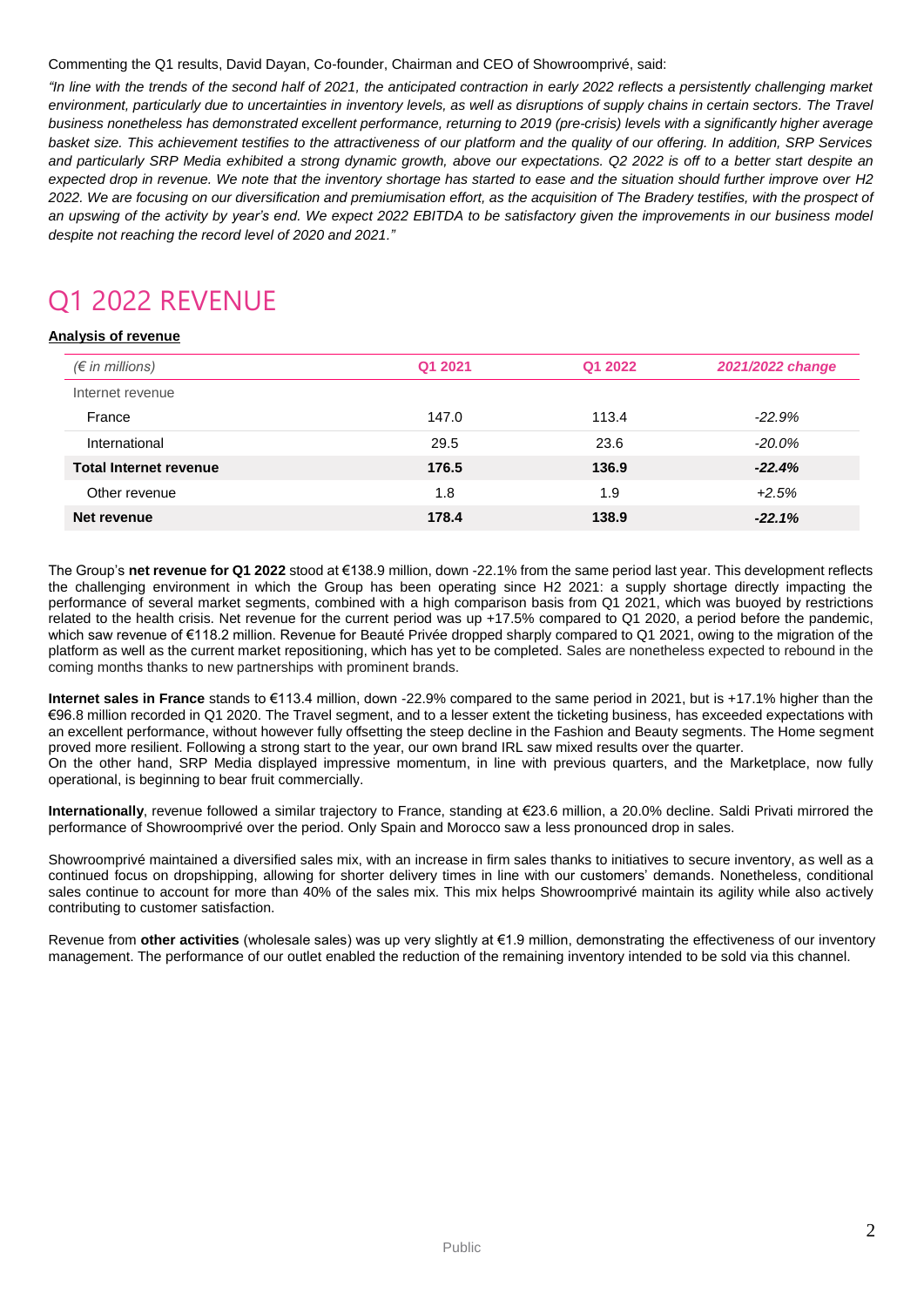#### **Key performance indicators**

|                                               | Q1 2021 | Q1 2022 | <b>Change</b> |
|-----------------------------------------------|---------|---------|---------------|
| Gross Merchandise Volume (GMV) <sup>1</sup>   | 250.6   | 203.6   | $-18.8%$      |
| Cumulative buyers* (in millions) <sup>2</sup> | 10.7    | 11.4    | $+6.6%$       |
| Buyers** (in millions) $2$                    | 1.5     | 1.2     | $-21.5%$      |
| o/w loyal buyers***                           | 1.3     | 1.0     | $-20.0\%$     |
| As a % of number of total buyers              | 87%     | 88%     | $+1.9%$       |
| Number of orders (in millions) <sup>2</sup>   | 3.6     | 2.5     | $-29.4%$      |
| Revenue per buyer (IFRS) <sup>2</sup>         | 106.6   | 106.9   | $+0.3%$       |
| Average number of orders per buyer            | 2.4     | 2.1     | $-10.1%$      |
| Average basket size                           | 44.7    | 49.8    | $+11.5%$      |

\* All buyers who have made at least one purchase on the Group's platform since its launch

\*\* Members placing at least one order during the year

\*\*\* Members placing at least one order during the year and at least one order in prior years

GMV stands at €203.6 million, down -18.8% compared to Q1 2021.

The cumulative number of buyers is up +6.6% in Q1 2022, reaching 11.4 million. The drop in the number of orders and loyal buyers reflects the decline in business levels over the period.

The average basket size increased by €5.1 year-on-year to €49.8 (+11.5%), driven mainly by an enhanced offering and the recruitment of new premium brands. This growth led to a very slight increase in revenue per buyer to €106.9 despite the significant drop in the average number of orders per buyer.

# **OUTLOOK**

The Group anticipates stronger business momentum in the second half of the year, due to a less demanding comparison basis as well as an expected increase in available inventory in certain sectors, a rebound in orders, and a steady upswing in the travel and ticketing activity.

We remain vigilant regarding the macroeconomic (notably with regards to inflation) and geopolitical context, which could delay the normalisation of production and logistics capacities. Nonetheless, the Group can rely on its agile and optimised business model to attenuate the effects of an uncertain market environment.

The Group expects an acceptable 2022 EBITDA thanks to the improvements in the business model despite not reaching the record level of 2020 and 2021.

The Group has set the following objectives for the coming quarters:

- Focus on the most promising verticals;
- Leverage in new, more value-creating activities such as SRP Media, the Marketplace and SRP Studios;
- Continue the management of its sales type between dropshipping, conditional sales and firm sales;
- Continue RSE initiatives that constitute the core of the Move Forward programme launched by the Group in November 2020.

### Join the Showroomprivé Group of Shareholders



 $\overline{a}$ 

<sup>1</sup>Gross Merchandise Volume (GMV) is the total amount transactions invoiced, including all taxes. It therefore includes gross online sales, including sales on the Marketplace, other services and other income.

<sup>2</sup> Excl. Beautéprivée.